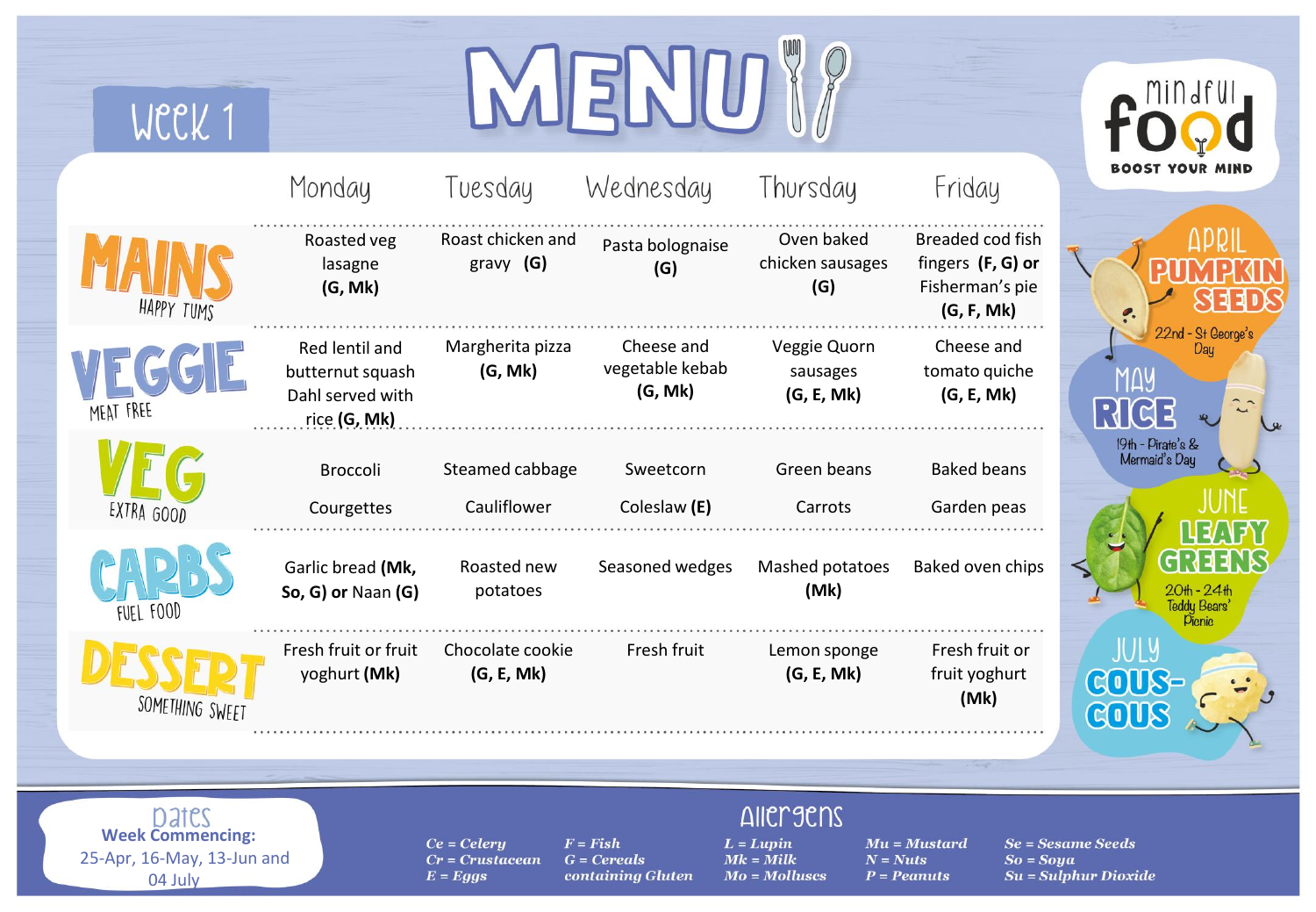| WCCK 2                                                         |                                      |                                                  |                                                  |                                                                   |                                                                              |                                                          |
|----------------------------------------------------------------|--------------------------------------|--------------------------------------------------|--------------------------------------------------|-------------------------------------------------------------------|------------------------------------------------------------------------------|----------------------------------------------------------|
|                                                                | Monday                               | Tuesday                                          | Wednesday                                        | Thursday                                                          | Friday                                                                       | <b>BOOST YOUR</b>                                        |
| HAPPY TUMS                                                     | Tomato pasta<br>(G)                  | <b>BBQ</b> chicken<br>(Ce, G, So, Su)            | Cottage pie<br>(Mk, Ce)                          | Roast pork,<br>stuffing and gravy<br>(G)                          | <b>Breaded Fish</b><br>Fingers (G, F) or<br>Seafood paella<br>(Cr, F, G, Mo) |                                                          |
| <b>MEAT FREE</b>                                               | Mixed vegetable<br>Curry             | Macaroni Cheese<br>(G, Mk)                       | Mixed vegetable<br>gratin<br>(G, Mk)             | Vegetable wrap<br>(G, Mk, Mu)                                     | Bean burger in a<br>bap<br>(G, E, Su, Mu, Se)                                | 22nd - St George's<br>Dau<br><u> </u>   d                |
| EXTRA GOOD                                                     | Sweetcorn<br>Carrot                  | <b>Broccoli</b><br>Cauliflower                   | Chef's Salad<br>Sweetcorn                        | Carrots<br>Courgettes                                             | <b>Baked Beans</b><br>Garden Peas                                            | 19th - Pirate's &<br>Mermaid's Day                       |
| FUEL FOOD                                                      | Steamed rice                         | Garlic bread<br>(G, Mk, So)                      | Half jackets                                     | Roast potatoes                                                    | <b>Baked Oven Chips</b>                                                      | 20th - 24th<br>Teddy Bears <sup>:</sup><br><b>Picnic</b> |
| SOMETHING SWEET                                                | Fresh fruit or<br>fruit yoghurt (Mk) | Shortbread<br>(G, Mk)                            | Fresh fruit                                      | Fruity flapjack<br>(G, Mk)                                        | Fresh fruit or<br>fruit yoghurt (Mk)                                         | JULY<br><b>COUS-</b><br>GOUS                             |
|                                                                |                                      |                                                  |                                                  |                                                                   |                                                                              |                                                          |
| Dates<br><b>Week Commencing:</b><br>02-May, 23-May and 20-June |                                      | $Ce = Celery$<br>$Cr = Crustacean$<br>$E = Eggs$ | $F = Fish$<br>$G = Cereals$<br>containing Gluten | <b>Allergens</b><br>$L = Lupin$<br>$Mk =$ Milk<br>$Mo = Molluses$ | $Mu = Mustard$<br>$N = Nuts$<br>$So = Soya$<br>$P = Peanuts$                 | <b>Se = Sesame Seeds</b><br>$Su = Sulphur Dioxide$       |